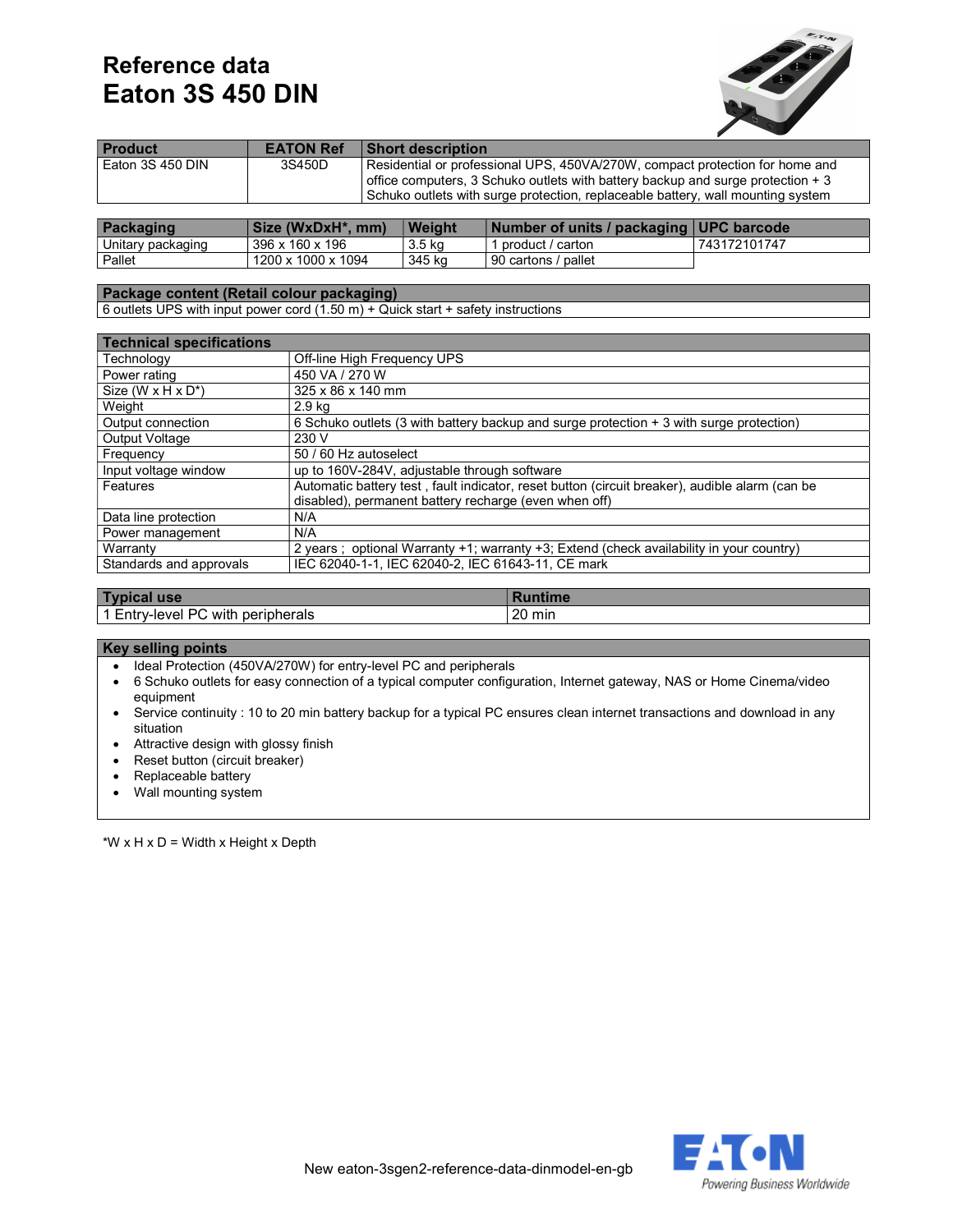# Reference data Eaton 3S 550 DIN



| Eaton 3S 550 DIN<br>Residential or professional UPS, 550VA/330W, compact protection for home and<br>3S550D<br>office computers, 3 Schuko outlets with battery backup and surge protection $+3$ |  |
|------------------------------------------------------------------------------------------------------------------------------------------------------------------------------------------------|--|
| Schuko outlets with surge protection, USB communication port, HID compliant for<br>automatic integration into major OS (Windows/ Mac/ Linux), replaceable battery, wall<br>mounting system     |  |

| Packaging         | Size (WxDxH*, mm)  | Weight | Number of units / packaging   UPC barcode |              |
|-------------------|--------------------|--------|-------------------------------------------|--------------|
| Unitary packaging | 396 x 160 x 196    | 3.9 ka | product / carton                          | 743172101754 |
| Pallet            | 1200 x 1000 x 1094 | 381 kg | 90 cartons / pallet                       |              |

### Package content (Retail colour packaging)

6 outlets UPS with input power cord (1.50 m) + Quick start + safety instructions

| <b>Technical specifications</b>    |                                                                                                |
|------------------------------------|------------------------------------------------------------------------------------------------|
| Technoloav                         | Off-line High Frequency UPS                                                                    |
| Power rating                       | 550 VA / 330 W                                                                                 |
| Size (W $x$ H $x$ D <sup>*</sup> ) | 325 x 86 x 140 mm                                                                              |
| Weight                             | 3.2 kg                                                                                         |
| Output connection                  | 6 Schuko outlets (3 with battery backup and surge protection + 3 with surge protection)        |
| <b>Output Voltage</b>              | 230 V                                                                                          |
| Frequency                          | 50 / 60 Hz autoselect                                                                          |
| Input voltage window               | up to 160V-284V, adjustable through software                                                   |
| Features                           | Automatic battery test, fault indicator, reset button (circuit breaker), audible alarm (can be |
|                                    | disabled), permanent battery recharge (even when off)                                          |
| Data line protection               | N/A                                                                                            |
| Power management                   | USB port, HID compliant (Automatic integration into major OS, Windows/MacOS/Linux)             |
| Warranty                           | 2 years : optional Warranty +1; warranty +3; Extend (check availability in your country)       |
| Standards and approvals            | IEC 62040-1-1, IEC 62040-2, IEC 61643-11, CE mark                                              |

| $ $ Typ<br>pical use                             |                 |
|--------------------------------------------------|-----------------|
| <b>PC</b><br><br>with<br>standard<br>peripherals | ററ<br>min<br>∠∪ |

### Key selling points

- Ideal Protection (550VA/330W) for standard PC and peripherals
- 6 Schuko outlets for easy connection of a typical computer configuration, Internet gateway, NAS or Home Cinema/video equipment
- Service continuity : 10 to 20 min battery backup for a typical PC ensures clean internet transactions and download in any situation
- Attractive design with glossy finish
- USB communication port (cable supplied), HID compliant for automatic integration into major OS (Windows/MacOS/Linux)
- Reset button (circuit breaker)
- Replaceable battery
- Wall mounting system

\*W  $\times$  H  $\times$  D = Width  $\times$  Height  $\times$  Depth

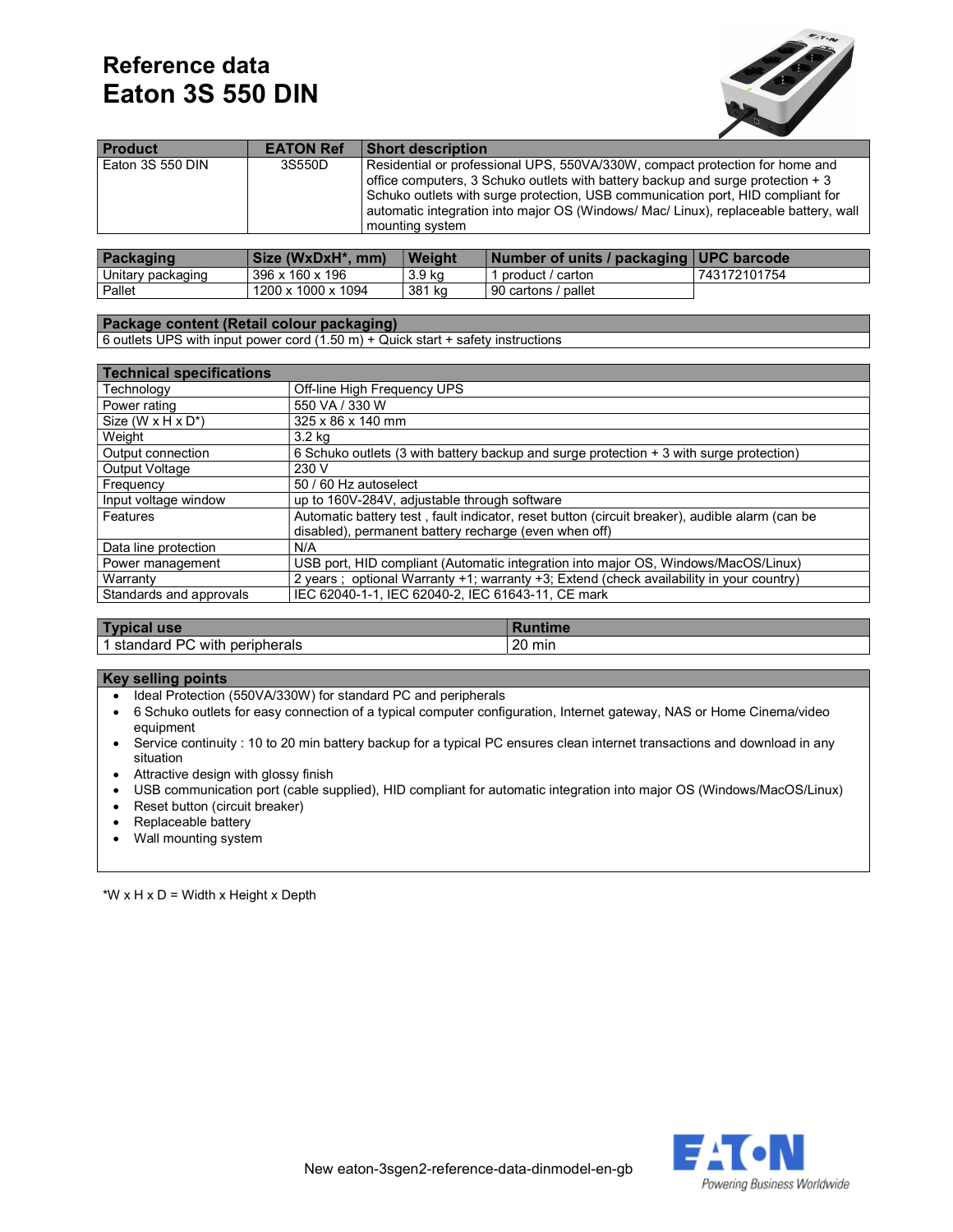# Reference data Eaton 3S 700 DIN



| <b>Product</b>   | <b>EATON Ref</b> | <b>Short description</b>                                                                                                                                                                                                                                                                                                                                                                                                                       |
|------------------|------------------|------------------------------------------------------------------------------------------------------------------------------------------------------------------------------------------------------------------------------------------------------------------------------------------------------------------------------------------------------------------------------------------------------------------------------------------------|
| Eaton 3S 700 DIN | 3S700D           | Residential or professional UPS, 700VA/420W, compact protection for home and<br>office computers, 4 Schuko outlets with battery backup and surge protection $+4$<br>Schuko outlets with surge protection, 2 USB charging ports, USB communication<br>port, HID compliant for automatic integration into major OS (Windows/ Mac/ Linux),<br>Phone/Fax/Modem/Internet + Ethernet 10/100 protection, replaceable battery, wall<br>mounting system |

| Packaging         | Size (WxDxH*, mm)  | Weight | Number of units / packaging   UPC barcode |              |
|-------------------|--------------------|--------|-------------------------------------------|--------------|
| Unitary packaging | 396 x 160 x 245    | 4.8 ka | product / carton                          | 743172101761 |
| Pallet            | 1200 x 1000 x 1094 | 375kg  | 72 cartons / pallet                       |              |

### Package content (Retail colour packaging)

8 outlets UPS with input power cord (1.50 m) + USB cord + Quick start + safety instructions

| <b>Technical specifications</b>    |                                                                                                |
|------------------------------------|------------------------------------------------------------------------------------------------|
| Technology                         | Off-line High Frequency UPS                                                                    |
| Power rating                       | 700 VA / 420 W                                                                                 |
| Size (W $x$ H $x$ D <sup>*</sup> ) | 335 x 86 x 170 mm                                                                              |
| Weight                             | 4 kg                                                                                           |
| Output connection                  | 8 Schuko outlets (4 with backup and surge protection + 4 with surge protection)                |
| <b>Output Voltage</b>              | 230 V                                                                                          |
| Frequency                          | 50 / 60 Hz autoselect                                                                          |
| Input voltage window               | Up to 160V-284V, adjustable through software                                                   |
| Features                           | Automatic battery test, fault indicator, reset button (circuit breaker), audible alarm (can be |
|                                    | disabled), permanent battery recharge (even when off)                                          |
| USB charge                         | 2 USB type A ports for mobile device charging (2A maximum)                                     |
| Data line protection               | Tel/Fax/Modem/Internet xDSL                                                                    |
| Power management                   | USB port, HID compliant (Automatic integration into major OS, Windows/MacOS/Linux)             |
| Warranty                           | 2 years; optional Warranty +1; warranty +3; Extend (check availability in your country)        |
| Standards and approvals            | IEC 62040-1-1, IEC 62040-2, IEC 61643-11, CE mark                                              |
|                                    |                                                                                                |

| Typi<br>cal use                         |                  |
|-----------------------------------------|------------------|
| Advanced PC<br>.<br>peripherals<br>with | $\sim$<br>30 min |

#### Key selling points

- Ideal Protection (700VA/420W) for Advanced PC and peripherals + internet gateway
- 8 Schuko outlets for easy connection of a typical computer configuration, Internet gateway, NAS or Home Cinema/video equipment
- Service continuity : 15 to 30 min battery backup for a typical PC ensures clean internet transactions and download in any situation
- Attractive design with glossy finish
- 2 USB charging ports (2A maximum)
- USB communication port (cable supplied), HID compliant for automatic integration into major OS (Windows/MacOS/Linux)
- Protects data lines as well : Tel/ Modem Internet line protection
- Reset button (circuit breaker)
- Replaceable battery
- Wall mounting system

\*W x H x D = Width x Height x Depth